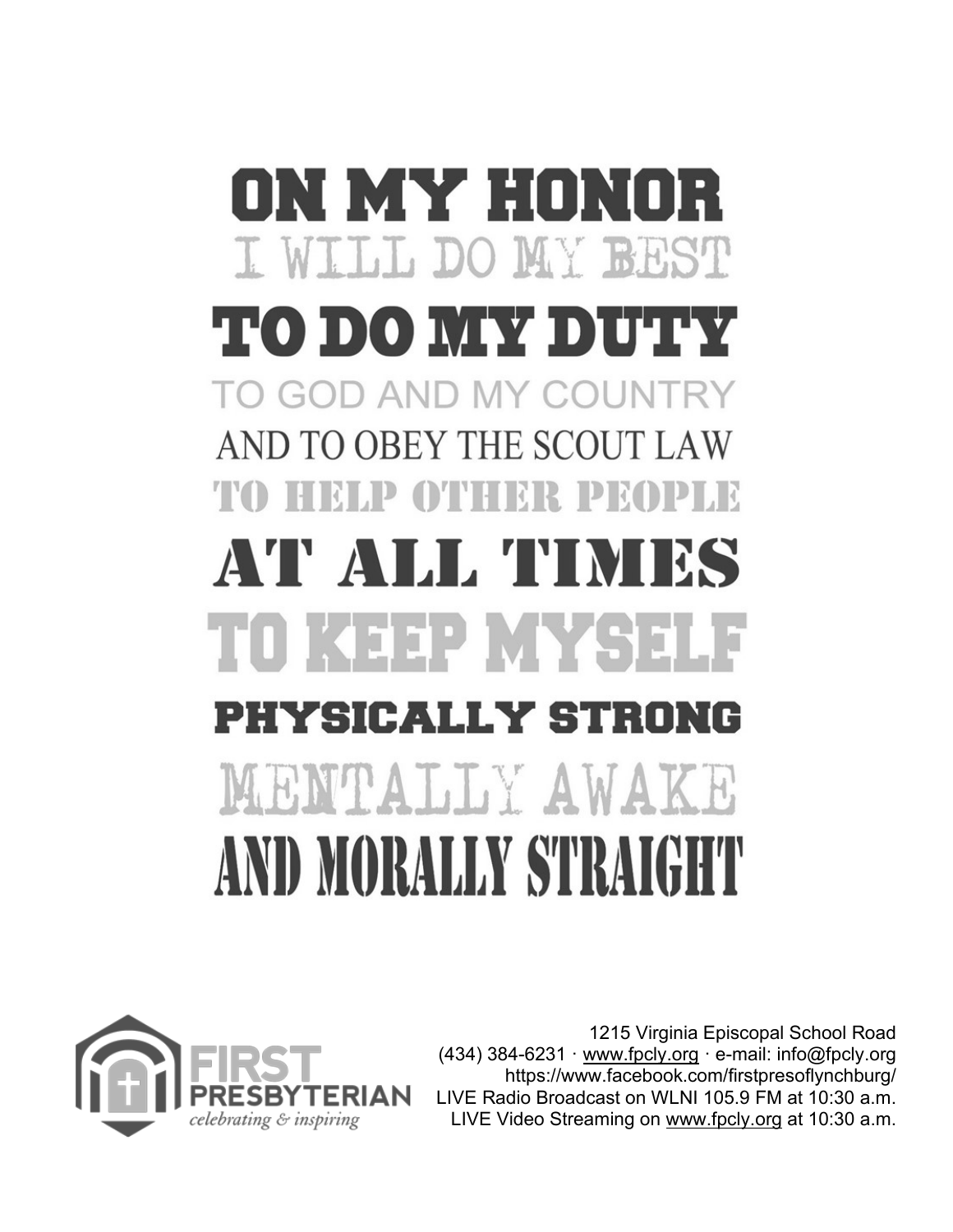## **Worship… Service of the Lord's Day**

May 22, 2022

## **Celebrating the Glory of God and FPCLY's Joyful Partnership in Ministry with Scouting**

*\*Those who are able, please stand.* 

|                                               | <b>WE GATHER IN GOD'S NAME</b>                                                                                                                             |                |  |
|-----------------------------------------------|------------------------------------------------------------------------------------------------------------------------------------------------------------|----------------|--|
| <b>Prelude</b>                                | Prelude No. 5, Op. 101                                                                                                                                     | C. V. Stanford |  |
| <b>Choral Introit</b>                         | <b>O</b> Worship the Lord                                                                                                                                  | D. Moore       |  |
|                                               | <b>Welcome and Announcements</b>                                                                                                                           |                |  |
| *Hymn #455: All Creatures of Our God and King | Lasst Uns Erfreuen                                                                                                                                         |                |  |
|                                               | All creatures of our God and King, Lift up your voice and with us sing,<br>Alleluia! Alleluia!                                                             |                |  |
|                                               | Thou burning sun with golden beam, Thou silver moon with softer gleam,<br>Alleluia! Alleluia! Alleluia! Alleluia! Alleluia!                                |                |  |
|                                               | Thou rushing wind that art so strong, Ye clouds that sail in heaven along,<br>O sing ye! Alleluia!                                                         |                |  |
|                                               | Thou rising morn, in praise rejoice, Ye lights of evening, find a voice!<br>Alleluia! Alleluia! Alleluia! Alleluia! Alleluia!                              |                |  |
|                                               | Thou flowing water, pure and clear, Make music for thy Lord to hear,<br>Alleluia! Alleluia!                                                                |                |  |
|                                               | Thou fire so masterful and bright, That givest man both warmth and light,<br>Alleluia! Alleluia! Alleluia! Alleluia! Alleluia!                             |                |  |
|                                               | Thou fertile earth, that day by day Unfoldest blessings on our way,<br>O sing ye! Alleluia!                                                                |                |  |
|                                               | The flowers and fruits that in thee grow, Let them God's glory also show!<br>Alleluia! Alleluia! Alleluia! Alleluia! Alleluia!                             |                |  |
|                                               | And everyone of tender heart, Forgiving others, take your part,<br>O sing ye! Alleluia!                                                                    |                |  |
|                                               | Ye who long pain and sorrow bear, Praise God and cast on God your care!<br>Alleluia! Alleluia! Alleluia! Alleluia! Alleluia!                               |                |  |
|                                               | All creatures, your Creator bless, And worship God in humbleness.<br>O sing ye! Alleluia!                                                                  |                |  |
|                                               | Praise, praise the Father, praise the Son, And praise the Spirit, Three in One!<br>Alleluia! Alleluia! Alleluia! Alleluia! Alleluia!                       |                |  |
|                                               | <b>CELEBRATING PARTNERSHIP IN MINISTRY WITH SCOUTING</b>                                                                                                   |                |  |
|                                               | Litany of Scouting as a Partner in Ministry                                                                                                                |                |  |
| All:                                          | Leader: Celebrating the glory of God,<br>we praise and honor God today by worshipping joyfully through singing,<br>proclaiming, and sharing the good news; |                |  |

- Leader: we celebrate God's grace,
- **All: the unmerited favor of God's goodness and generosity given to us for salvation and true life;**

Leader: we celebrate the call of God for us to inspire the next generation for Christ,

**All: to be faithful disciples, teachers, and witnesses to God's word, will, and way.**

Leader: Celebrating a joyful partnership in ministry with scouting,

- **All: we give thanks to God for opportunities of exploration, discovery, and growth:**
- Leader: opportunities to celebrate the call of God for all of us to be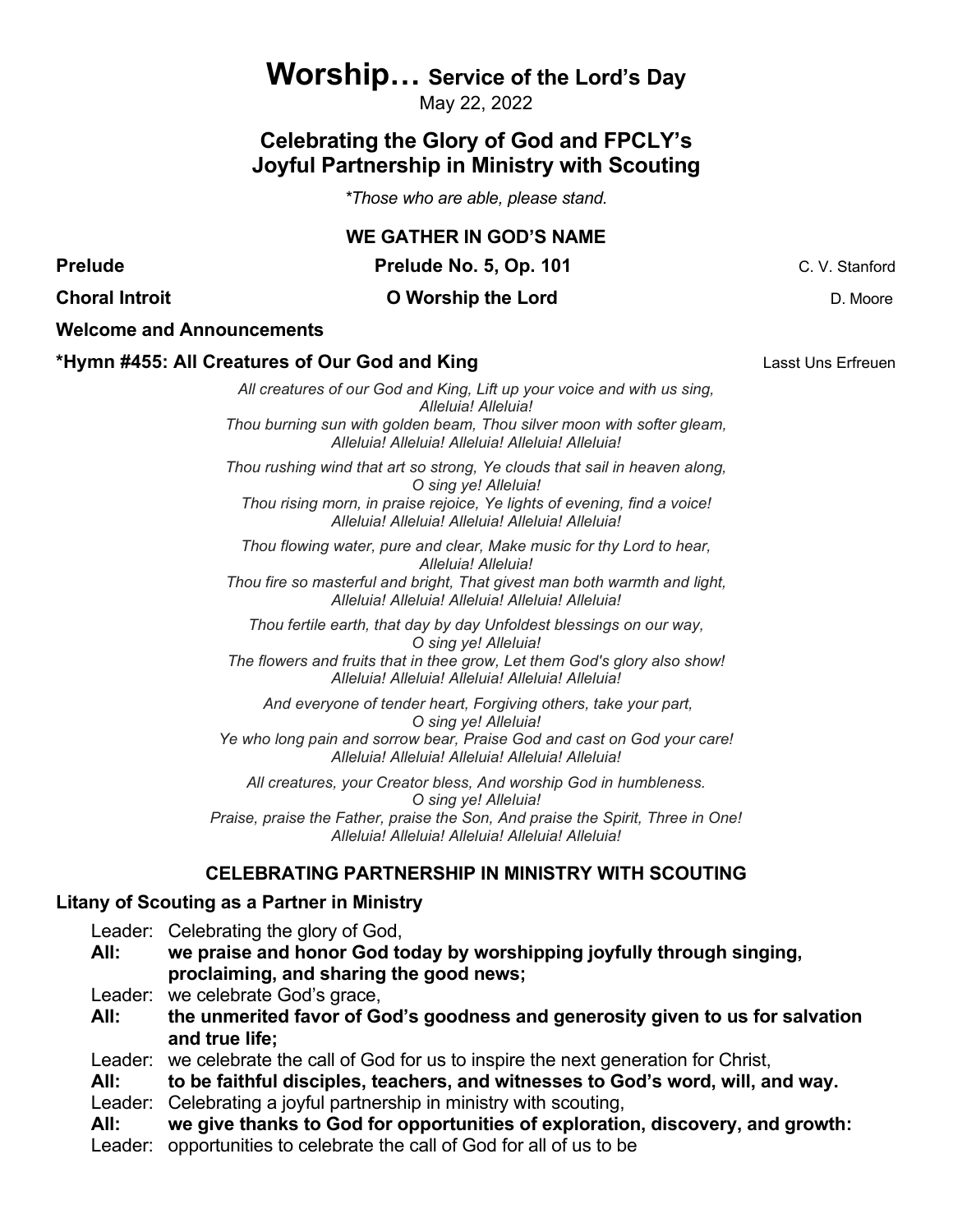| All:    | trustworthy, loyal, helpful, friendly, courteous, kind, obedient, cheerful, thrifty, |  |  |  |  |
|---------|--------------------------------------------------------------------------------------|--|--|--|--|
|         | brave, clean, and reverent;                                                          |  |  |  |  |
| Leader: | opportunities to celebrate the call of God for all of us                             |  |  |  |  |
|         | to honor our commitment to God and others,                                           |  |  |  |  |
| All:    | to do our best, to do our duty, to help other people at all times,                   |  |  |  |  |
|         | and to help ourselves be physically fit, mentally awake, and morally straight.       |  |  |  |  |
| Leader: | We celebrate the role scouting plays to help develop necessary skills for life       |  |  |  |  |
| All:    | through listening and learning, communication and collaboration,                     |  |  |  |  |
|         | experiment and experience;                                                           |  |  |  |  |
|         | while camping, canoeing, hiking, knot tying, serving, and team building.             |  |  |  |  |
| Leader: | We celebrate growth through individual and group accomplishments                     |  |  |  |  |
| All:    | recognized by badges, pins, awards, and stages climbed.                              |  |  |  |  |
| Leader: | May God continue to empower and give favor to God's holy work through the joyful     |  |  |  |  |
|         | partnership in ministry between First Presbyterian and scouting.                     |  |  |  |  |
| All:    | All praise, honor, and glory belong to God!                                          |  |  |  |  |
| Leader: | Let us now pray together                                                             |  |  |  |  |
| All:    | Wonderful God, Give us clean hands, clean words, and clean thoughts Teach            |  |  |  |  |
|         | us to work hard and to play fairly. Forgive us when we are unkind and help us to     |  |  |  |  |
|         | help others. Send us strength to do a good turn each day and help us to do your      |  |  |  |  |
|         | will in all areas of our life. We pray in the name of Jesus, the ultimate example of |  |  |  |  |

#### **Minute for Outreach: Scouting and Sarina Defalco Sarina Defalco** Sarina Defalco

#### **WE HEAR GOD'S WORD**

**how to faithful fulfill God's will and way. Amen.** 

#### **Children's Moment Children's Moment Children** Lifsey

*After the Children's Moment, children preschool - 2nd graders are invited to participate in a combined Worship Workshop and Gateways to Worship experience in Room 1 to learn more about the practices and purpose of worship.*

#### **Choral Anthem A Gaelic Blessing Choral Anthem J. Rutter**

*Deep peace of the running wave to you. Deep peace of the flowing air to you. Deep peace of the quiet earth to you. Deep peace of the shining stars to you. Deep peace of the gentle night to you. Moon and stars pour their healing light on you. Deep peace of Christ, of Christ the light of the world to you. Deep peace of Christ to you.*

**New Testament Reading: John 14:23-29** (pew Bible NT, p. 109)

**"Love is the Currency of Faithfulness"** And Alleman and Alleman Peter Thompson

#### **WE RESPOND TO GOD'S WORD**

**Prayers of the People and Lord's Prayer**

**Minute for Outreach: Impact Week- July 24-30**

#### **Offertory Anthem Cry No More Cry No More D. Forrest**

*Amy Pugh, Soloist*

*In the shadow where we linger, in this darkness we call home, Where the sighs are deep and doubtful And our aspirations groan, All is not in vain, Beloved, Our travail is not unknown. Christ within us, Christ among us, Christ the first and Christ the last; Love Incarnate, hold Your children Till the storm of life is past.*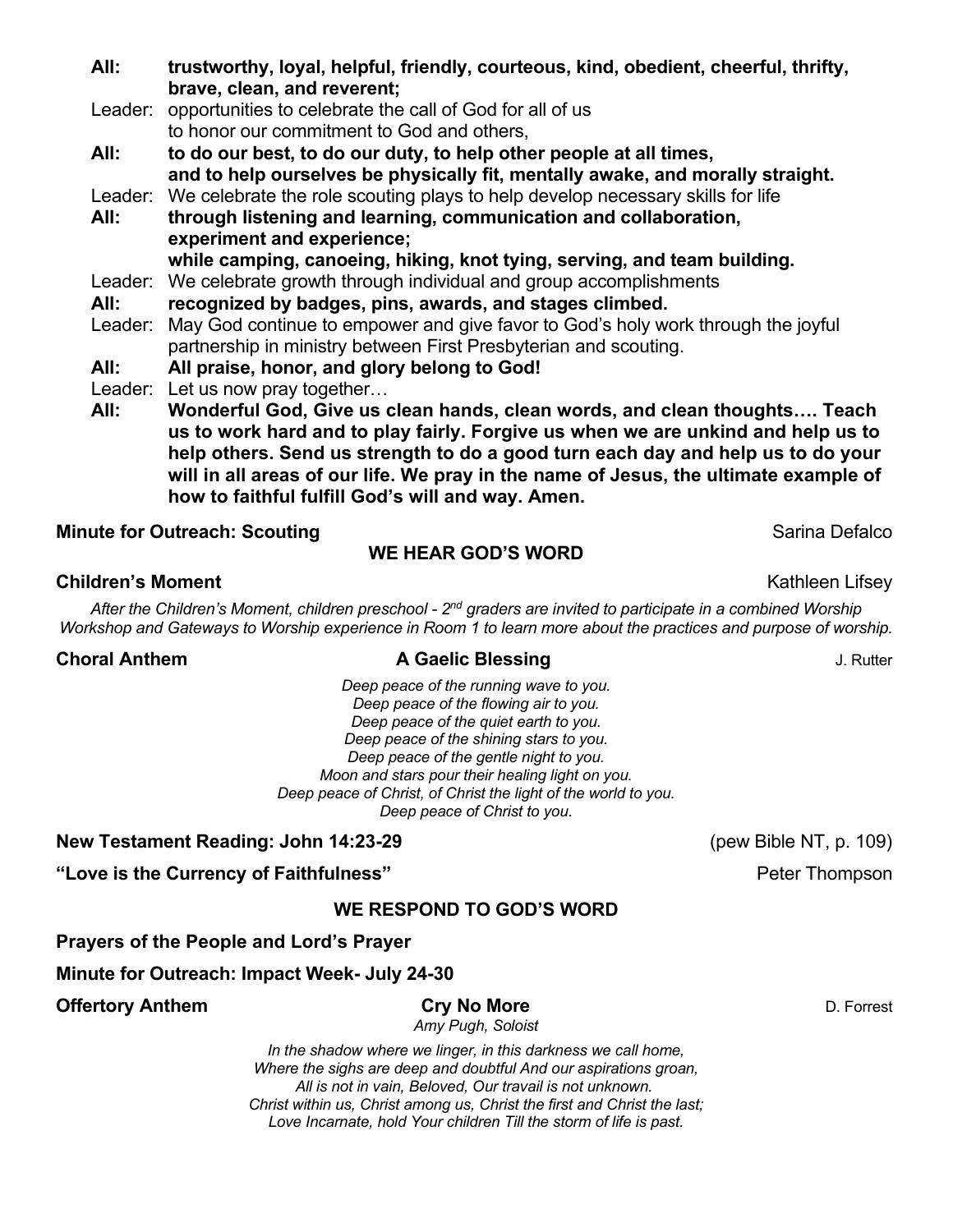*Though we have not faith to seek Him, Christ Himself will draw us near, Deep, abiding rays of mercy Cast their light on only fear. Cry no more, ye poor and weary, Our redeeming Lord is here. Christ within us, Christ among us, Christ the first and Christ the last; Love Incarnate, hold Your children Till the storm of life is past. Sure defender, never failing, Radiant Savior, Holy Friend, Gift of glory, Hope of heaven, call us now to faith again! Alleluia! Blest compassion, Grace is shining without end! Christ within us, Christ among us, Christ the first and Christ the last; Love Incarnate, hold Your children Till the storm of life is past.*

#### **\*Doxology** Hymn #592

*Praise God, from whom all blessings flow; Praise God all creatures here below; Praise God above, ye heavenly host; Praise Father, Son, and Holy Ghost.*

#### **\*Prayer of Dedication**

#### **WE GO OUT IN GOD'S SERVICE**

#### **\*Hymn #376: Love Divine, All Loves Excelling** Number 2012 1994 1995 Hyfrydol

*Love divine, all loves excelling, Joy of heaven to earth come down, Fix in us Thy humble dwelling, All Thy faithful mercies crown! Jesus, Thou art all compassion, Pure, unbounded love Thou art; Visit us with Thy salvation, Enter every trembling heart.*

*Breathe, O breathe Thy loving Spirit, Into every troubled breast! Let us all in Thee inherit, Let us find that second rest; Take away the love of sinning; Alpha and Omega be; End of faith, as its beginning, Set our hearts at liberty.*

*Come, Almighty to deliver, Let us all Thy life receive; Suddenly return, and never, Nevermore Thy temples leave. Thee we would be always blessing, Serve Thee as Thy hosts above, Pray, and praise Thee without ceasing, Glory in Thy perfect love.*

*Finish, then, Thy new creation; Pure and spotless let us be; Let us see Thy great salvation Perfectly restored in Thee; Changed from glory into glory, Till in heaven we take our place, Till we cast our crowns before Thee, Lost in wonder, love, and praise.*

**\*Benediction**

**\*Choral Benediction Threefold Amen** Traditional

**\*Postlude Transformation of the Marche-Sortie Transformation of the Marche-Sortie Transformation of the Marche-\*\*\*\*\*\*\*\*\*\***

**Worship Leaders: Melody Pettit** (1st Class Scout)**, Sarina Defalco** (Life Scout)**, Al Baker** (Scout Leader)

Worship, Grow, Love, Serve

**… + 2**

**Worship @ FPCLY May 29 to September 4 - Sundays @ 9:30 a.m.** Starting May 29, worship will move to 9:30 a.m. with an in person in the Sanctuary and Live Video Streaming option. Nursery available 9:00 - 11:00 a.m. Stay tuned for Radio Broadcast details.

#### **GODspeaks - Sunday mornings beginning June 5 @ 9 a.m.**

This 30-minute class invites participants to share their favorite Bible verses (our GODspeaks) and why they are so important to us. These verses will guide our conversation about God's word and how it speaks in our lives. All are welcome to attend! Facilitated by Beth & Gary Williams. In-person & via Zoom

**Zoom Meeting ID: 8635 324 3600 Passcode: 335664**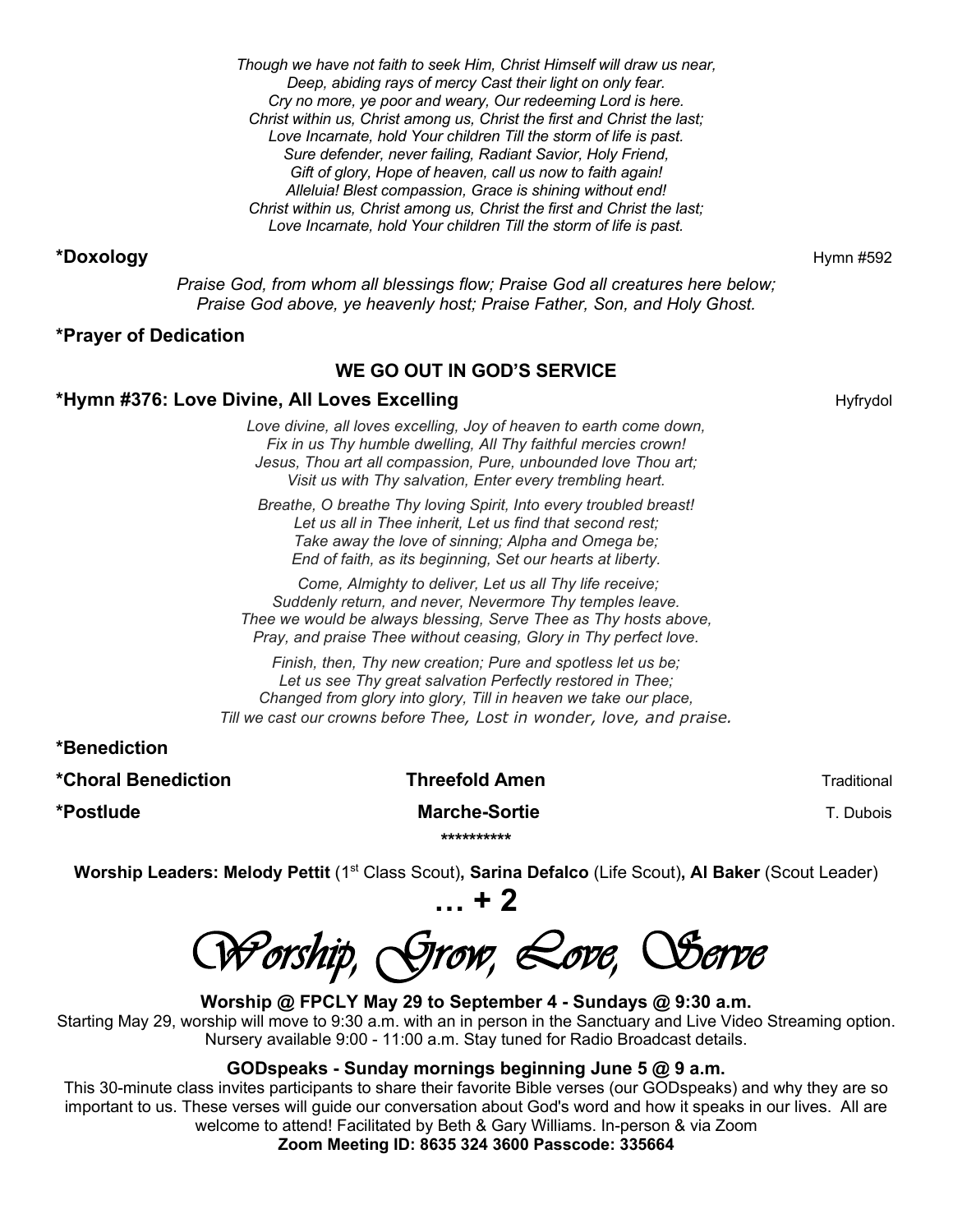#### **Called Congregational Meeting - June 5 following Worship**

Session has called a Congregational Meeting on June  $5<sup>th</sup>$  for the purpose of nominating and electing the 2022 Nominating Committee. All nominees will be named and elected at the meeting. If you would like to volunteer or nominate someone to serve, please contact Bob Thomas, Ruling Elder and 2022 Nominating Committee Chair.

## **Walk with God - Today @ 3:30 p.m.**

Leaders are Noel and Bob Thomas

Devotion and 45-minute walk on Peakland Place - All level of walkers welcome!!

#### **"Come and Be Fed" Fellowship Dinner Series - TONIGHT @ 4:30pm**

Come, worship, eat, & learn about the greatest needs and challenges in Lynchburg from leaders of FPCLY's local ministry partners. Tonight, features Rivermont Area Emergency Food Pantry, Miriam's House, and Jubilee Family Development Center. Potluck entrée will be provided. You are asked to bring a side dish or dessert to share with 4-6 people. Children's opportunity available during the program time.

*\*\* 15 oz. cans of fruit collected at each dinner\*\**

#### **Westminster Canterbury Luncheon- This Thursday @ 11:45 a.m. - Fauber Room @ WC**

All residents of WC are invited to come together for lunch, devotion, and time of fellowship. No reservation necessary- get lunch in the café and make your way to the Fauber Room. Members of the FPCLY Staff will plan to meet you there.

### **FPCLY IMPACT week: July 24-30**

An opportunity for YOU to make an impact in *and* be impacted by our community while serving with the partners who share at these dinners. Sign-ups available at the rear of the Narthex and online at https://www.signupgenius.com/go/30E0C44AAA82AA0F49-impact Contact Alex Collier for more info at alex@fpcly.org



*\*\* Please view the calendar at [www.fpcly.org](http://www.fpcly.org/) or call the church office for more information. \*\**

**Pastor on Call:** Peter Thompson (336) 269-7270 **Members Helping Members for May:** Diane Stroud (434) 384-8607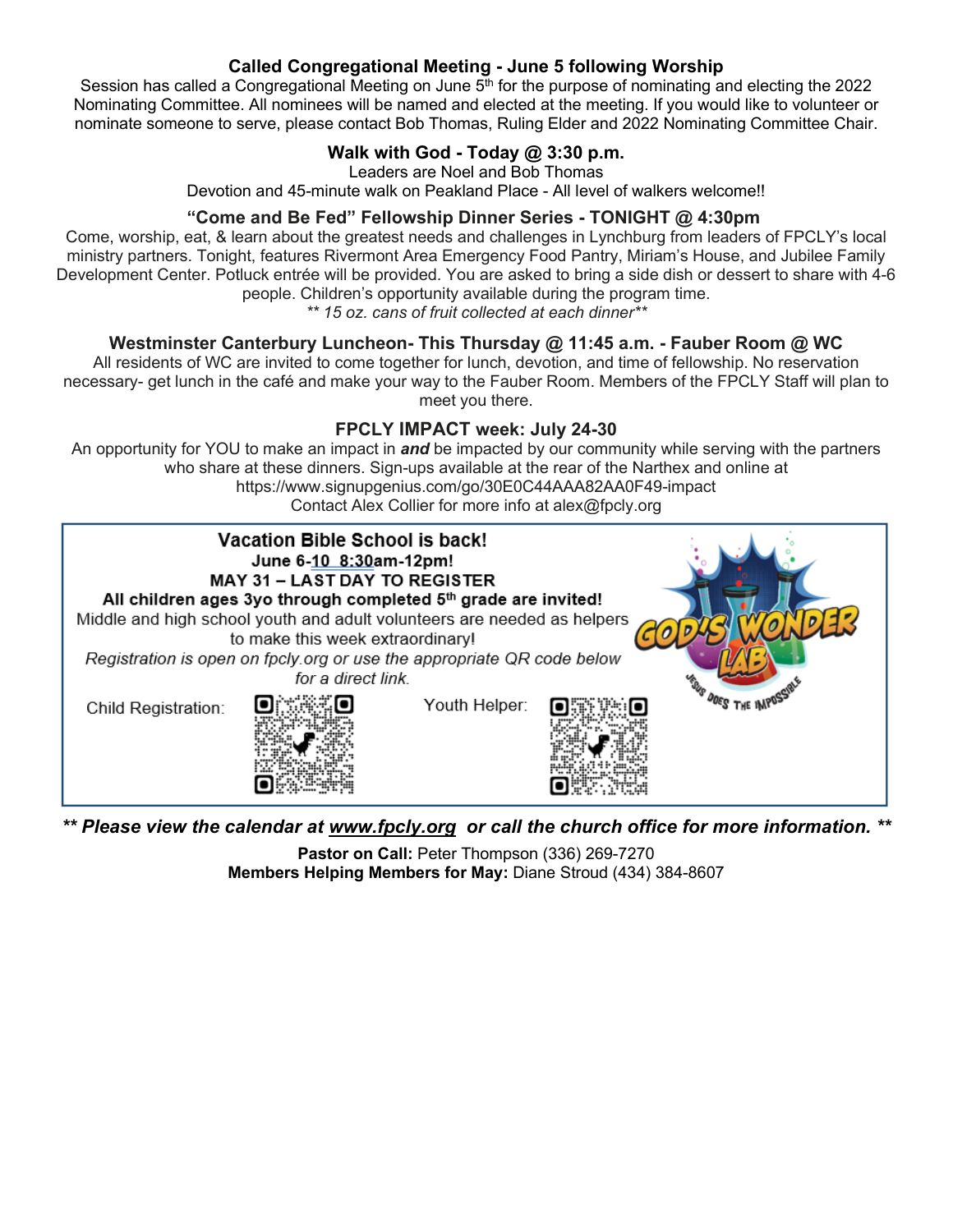# FPCLY **IMPACT** WEEK Schedule – July 24-30

| <b>MONDAY, 7/25</b>                                                                                                                                                                                                       | <b>TUESDAY, 7/26</b>                                                                                                                                                                                      | WEDNESDAY, 7/27                                                                                                                                                                                                           | THURSDAY, 7/28                                                                                                                                                                                              | <b>FRIDAY, 7/29</b>                                                                                                                                                                                | SATURDAY, 7/30                                                                                                              |
|---------------------------------------------------------------------------------------------------------------------------------------------------------------------------------------------------------------------------|-----------------------------------------------------------------------------------------------------------------------------------------------------------------------------------------------------------|---------------------------------------------------------------------------------------------------------------------------------------------------------------------------------------------------------------------------|-------------------------------------------------------------------------------------------------------------------------------------------------------------------------------------------------------------|----------------------------------------------------------------------------------------------------------------------------------------------------------------------------------------------------|-----------------------------------------------------------------------------------------------------------------------------|
| <b>MORNING</b>                                                                                                                                                                                                            |                                                                                                                                                                                                           |                                                                                                                                                                                                                           |                                                                                                                                                                                                             |                                                                                                                                                                                                    |                                                                                                                             |
| <b>8am-Noon</b><br><b>Interfaith Outreach</b><br><b>Furniture</b><br>Warehouse<br>9-Noon Community<br><b>Partner "Thank</b><br>You" bags - build,<br>deliver @FPCLY<br>10-11:30am<br>Presbyterian<br><b>Cemetery Tour</b> | <b>8am-Noon</b><br><b>Interfaith Outreach</b><br><b>Ramp Warehouse</b><br>9am-Noon LYH<br><b>Daily Blessings-</b><br>Print, Cut, Deliver<br>@ FPCLY<br>9am-Noon LYH<br>Daily Bread "Kids<br>Bags" @ FPCLY | 8am-12pm Food<br><b>For Thought</b><br><b>Warehouse work</b><br>9-11am Rivermont<br><b>Area Emergency</b><br><b>Food Pantry Starter</b><br><b>Bags</b><br>9:30am-12:30pm<br><b>LYH Daily Bread</b><br><b>Meal Service</b> | <b>8am-Noon Adult</b><br>Care Center-<br>exterior ramp<br>painting<br>9am-11am Miriam's<br><b>House boxed lunch</b><br>prep @FPCLY<br><b>9am-2pm</b> – Park<br><b>View Food For</b><br><b>Families Food</b> | 9am-11am LYH<br><b>Daily Bread "Kids</b><br>Bags" @ FPCLY<br><b>9am-Noon</b><br>Neighborhood<br>Clean-Up @ Daily<br><b>Bread</b><br><b>9am-Noon Miriam's</b><br><b>House Yard</b><br>Work/Clean-up | $8:30-11$ am - Miller<br><b>Park Lunch Prep</b><br>11am-2pm Lunch @<br><b>Miller Park</b>                                   |
| <b>AFTERNOON</b>                                                                                                                                                                                                          |                                                                                                                                                                                                           |                                                                                                                                                                                                                           | Pantry                                                                                                                                                                                                      |                                                                                                                                                                                                    |                                                                                                                             |
| 12-3pm Parkview<br><b>Clothing</b><br><b>Connection</b><br>2pm – Choir @ WC                                                                                                                                               | 12:30-4:30 Food For<br><b>Thought</b><br><b>Warehouse work</b><br>1-3:30pm Birthday<br>Cards/No-sew<br>blankets @ FPCLY<br><b>6pm</b> One<br><b>Community, One</b><br>Voice -                             | 1-3pm Jubilee<br>Family<br><b>Development</b><br>Center<br>1-3:30pm Birthday<br>Cards/Prayer<br>Squares @ FPCLY                                                                                                           | 11:30am-2pm<br>Westminster<br><b>Canterbury lunch</b><br>and visits<br>12-3pm Park View<br><b>Clothing</b><br><b>Connection</b>                                                                             | 2-4pm Food For<br><b>Thought Weekend</b><br>Bags @ FFT<br>Warehouse                                                                                                                                | <b>OTHER OPPORTUNITIES</b><br>DATES/TIMES TBD<br><b>Visiting Home-</b><br><b>Centered Members</b><br><b>Meals on Wheels</b> |
|                                                                                                                                                                                                                           | E.N.O.U.G.H. Rally<br>@ Dearington                                                                                                                                                                        |                                                                                                                                                                                                                           |                                                                                                                                                                                                             |                                                                                                                                                                                                    | <b>Ride-Alongs</b>                                                                                                          |